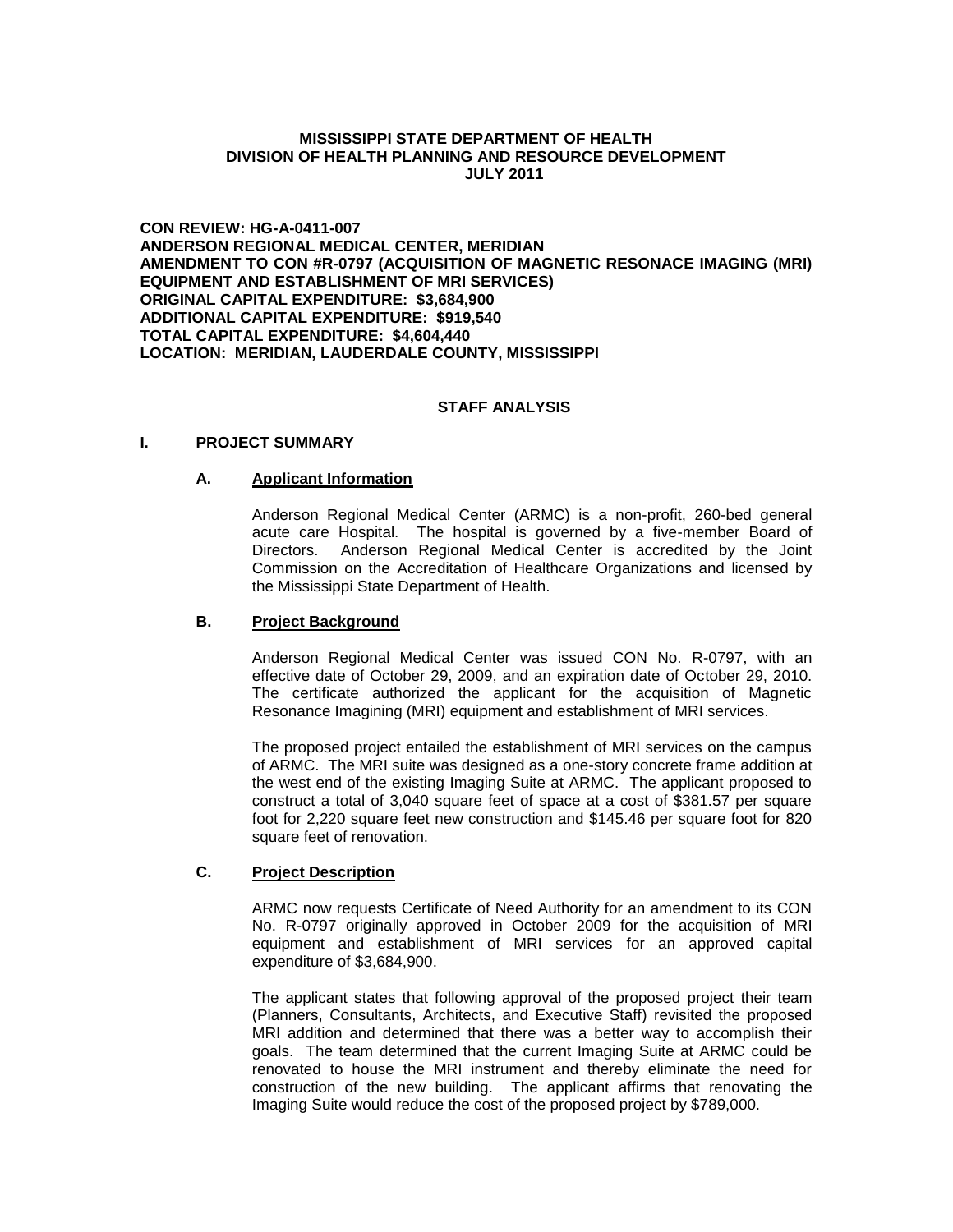(07/11) HG-A-0311-007 Anderson Regional Medical Center Amendment to CON No. R-0797 (Acquisition of MRI Equipment and Establishment of MRI Services) Page 2 of 5

The proposed project will consist of the following parts:

| ➤ | <b>Phase 1</b><br><b>RAD Room Construction</b><br>Estimated cost construction<br>Plus equipment installation<br>Cost of RAD equipment | 360 Square Feet (SF)<br>\$93,600<br>\$450,000 |
|---|---------------------------------------------------------------------------------------------------------------------------------------|-----------------------------------------------|
| ⋗ | Phase 2<br><b>RAD/FL Room Construction</b><br>Estimated cost of construction<br>Plus equipment installation                           | 460 SF<br>\$18,500                            |
|   | Cost of RAD equipment                                                                                                                 | \$550,000                                     |
| ⋗ | Phase 3                                                                                                                               |                                               |
|   | Interventional Procedures                                                                                                             | 1247 SF                                       |
|   | Estimated cost construction<br>Plus equipment installation                                                                            | \$299,280                                     |
|   | Cost of RAD equipment                                                                                                                 | \$850,000                                     |
| ↘ | Phase 4                                                                                                                               |                                               |
|   | <b>MRI</b> Suite                                                                                                                      | 844 SF                                        |
|   | Estimated cost construction<br>Plus equipment installation                                                                            | \$255,120                                     |
|   | Cost of RAD equipment                                                                                                                 | \$1,725,000                                   |

The applicant states that if the amendment is granted the proposed project will be completed in September 2012.

## **II. TYPE OF REVIEW REQUIRED**

The original project was reviewed in accordance with Section 41-7-173; 41-7-191, subparagraph (1) (d) (xii), (f), and (i), and 41-7-193 of the Mississippi Code of the 1972, Annotated, as amended.

The State Health Officer reviews all projects for amendments and cost overrun in accordance with duly adopted procedures and standards of the Mississippi State Department of Health.

In accordance with Section 41-7-197(2) of the Mississippi Code of 1972 Annotated, as amended, any affected person may request a public hearing on this project within 20 days of publication of the staff analysis. The opportunity to request a hearing expires on August 1, 2011.

### **III. CONFORMANCE WITH THE STATE HEALTH PLAN AND OTHER ADOPTED CRITERIA AND STANDARDS**

### **A. State Health Plan (SHP)**

The *FY 2011 State Health Plan* addresses policy statements and service specific criteria and standards which an applicant is required to meet before receiving CON authority for the acquisition of Magnetic Resonance Imagining (MRI) equipment and establishment of MRI services.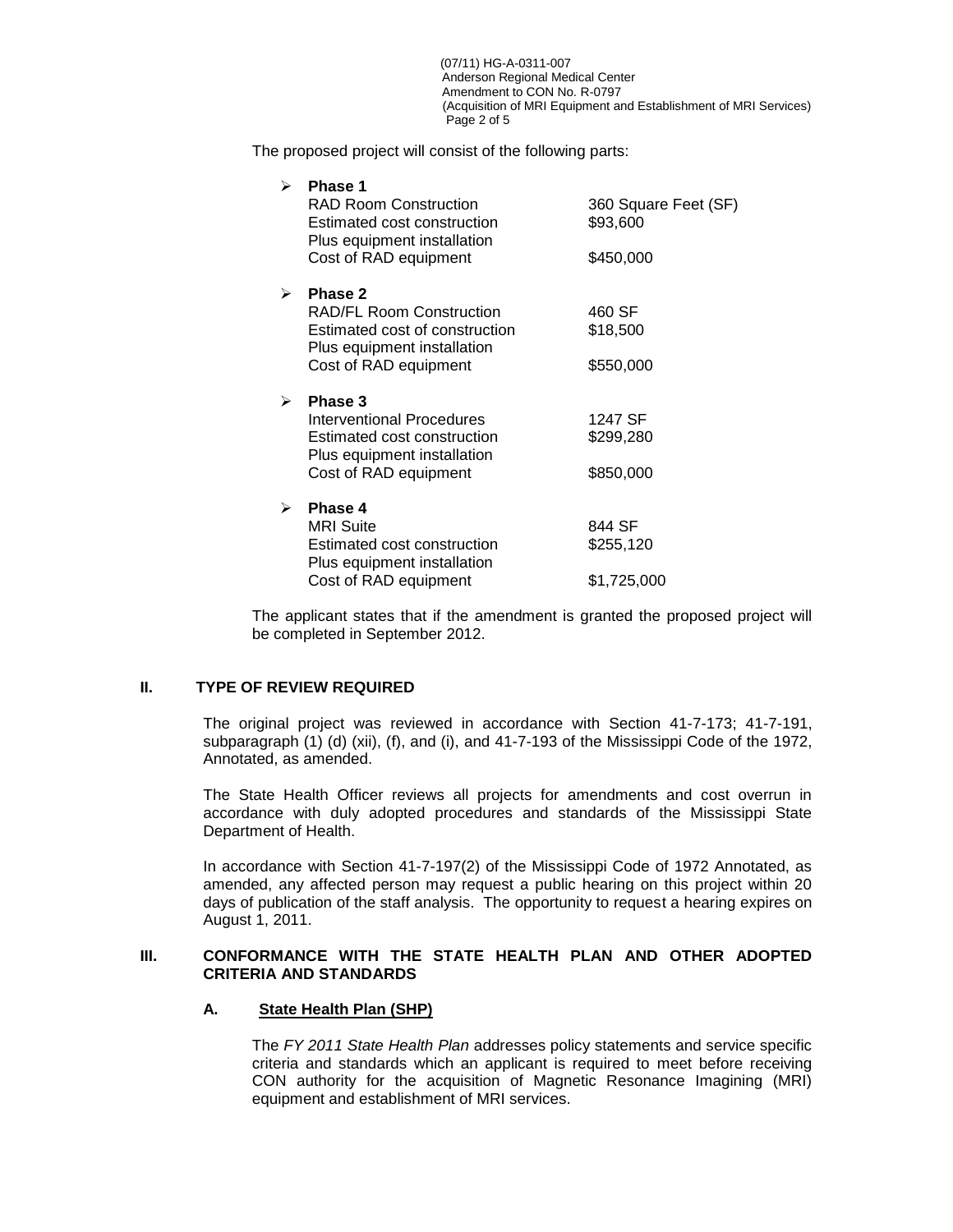(07/11) HG-A-0311-007 Anderson Regional Medical Center Amendment to CON No. R-0797 (Acquisition of MRI Equipment and Establishment of MRI Services) Page 3 of 5

The original application was in substantial compliance with the overall objectives of the *Plan* in effect at the time of submission. The proposed project continues to be in compliance with the *State Health Plan.*

## **B. General Review (GR) Criteria**

Chapter 8 of the Mississippi Certificate of Need Review Manual (May 1, 2010 as amended) addresses the general criteria by which all applications for Certificate of Need are reviewed. This project was in substantial compliance with general review criteria at the time of original submission. Anderson Regional Medical Center continues to be in substantial compliance with said criteria.

### **IV. FINANCIAL FEASIBILITY**

# **A. Capital Expenditure Summary**

|                                          | Original<br>Approved<br>Amount | Revised<br>Amount | Increase/<br>Decrease) |
|------------------------------------------|--------------------------------|-------------------|------------------------|
| 1. New Construction Cost                 | \$789,000                      | \$0               | \$(789,000)            |
| Construction/Renovation<br>2.            | 52,000                         | 718,500           | 666,500                |
| 3. Land                                  | 0                              | 0                 | 0                      |
| 4. Site Work                             | 51,500                         | 51,500            | 0                      |
| 5. Fixed Equipment                       | 2,639,600                      | 3,575,000         | 935,400                |
| 6. Non-Fixed Equipment                   | 0                              | 0                 | 0                      |
| Contingency<br>7.                        | 89,250                         | 155,900           | 66,650                 |
| 8. Fees (Architectural, Consultant, etc) | 63,550                         | 103,540           | 39,990                 |
| <b>Capitalized Interest</b><br>9.        | 0                              | 0                 | 0                      |
| 10. Capital Improvement                  | 0                              | 0                 | 0                      |
| <b>Total Capital Expenditure</b>         | \$3,684,900                    | \$4,604,444       | \$919,540              |

Total capital expenditure for the project has increased as a result of the following:

- $\triangleright$  The applicant states that their team proposes an extensive renovation of the Imaging Suite. The additional costs associated with the renovation are \$666,500.
- $\triangleright$  Since the approval on the original CON, ARMC has selected fixed MRI equipment costing 914,000, less than the one initially chosen.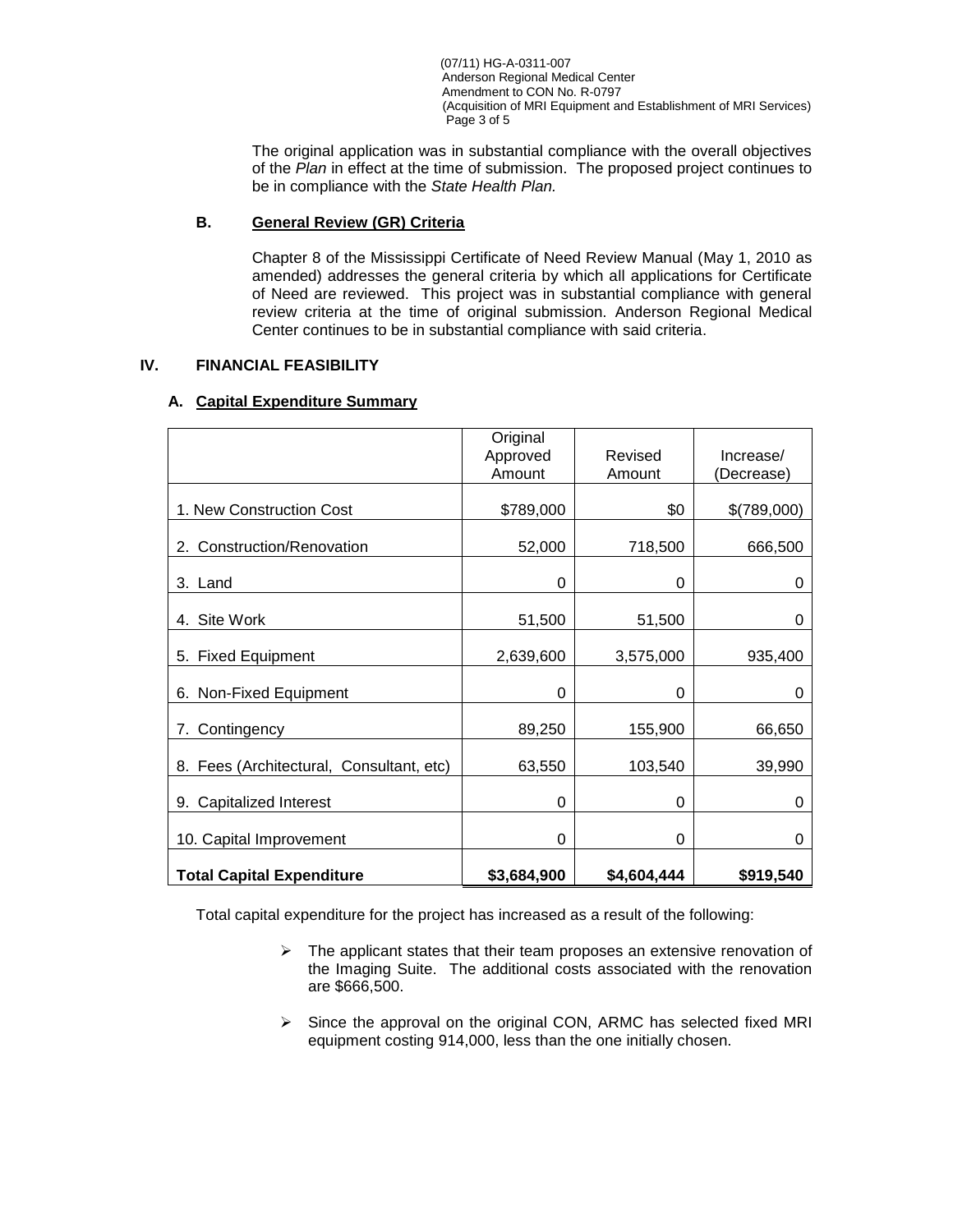(07/11) HG-A-0311-007 Anderson Regional Medical Center Amendment to CON No. R-0797 (Acquisition of MRI Equipment and Establishment of MRI Services) Page 4 of 5

- $\triangleright$  The additional Digital Radiography equipment for the RAD Room, the RAD/FL Room and the Interventional Procedures Room shall cost \$1,850,000.
- $\triangleright$  The total increase in the capital expenditure associated with the equipment is \$935,400.
- $\triangleright$  The Contingency amount has increased \$66,650.
- $\triangleright$  The applicant states that as a result of increase of the cost of the proposed project, the architectural and planning fees have increased \$39,990.

The original CON application contemplated a capital expenditure of \$3,684,900 for the project, whereas the amendment will increase the capital expenditure to \$4,604,444.

The applicant affirms that 15% of the preparation and planning work for the renovation/construction has been completed. Renovation has commenced and Five Percent (5%) of the renovation has been completed. The capital expenditure made to date is \$572,000.

# **B. Method of Financing**

The applicant proposes that the project will be financed from cash reserves. The applicant provided financial statements from ARMC in the original application indicating sufficient cash flow to support the project.

# **C. Effect on Operating Cost**

The One-Year Projected Operating Statement is presented in Attachment 1 of this staff analysis.

# **V. RECOMMENDATIONS OF OTHER AFFECTED AGENCIES**

The Division of Medicaid was provided a copy of this application; however, no written comments were received from the Division.

# **VI. CONCLUSION AND RECOMMENDATION**

The original project was in substantial compliance with the overall criteria and standards for the acquisition or otherwise control of MRI equipment and for offering of MRI services as contained in the *FY 2007 Mississippi State Health Plan* in effect at the time the project was originally submitted*;* Chapter 8 of the *Mississippi Certificate of Need Review Manual*, revised November 2006; and all adopted rules, procedures, and plans of the MSDH. This project continues to be in substantial compliance with all rules, procedures and plans.

The Division of Health Planning and Resource Development recommends approval of the application submitted by Anderson Regional Medical Center, Meridian, for the amendment to CON No. R-0797 (acquisition of MRI equipment and establishment of MRI services).